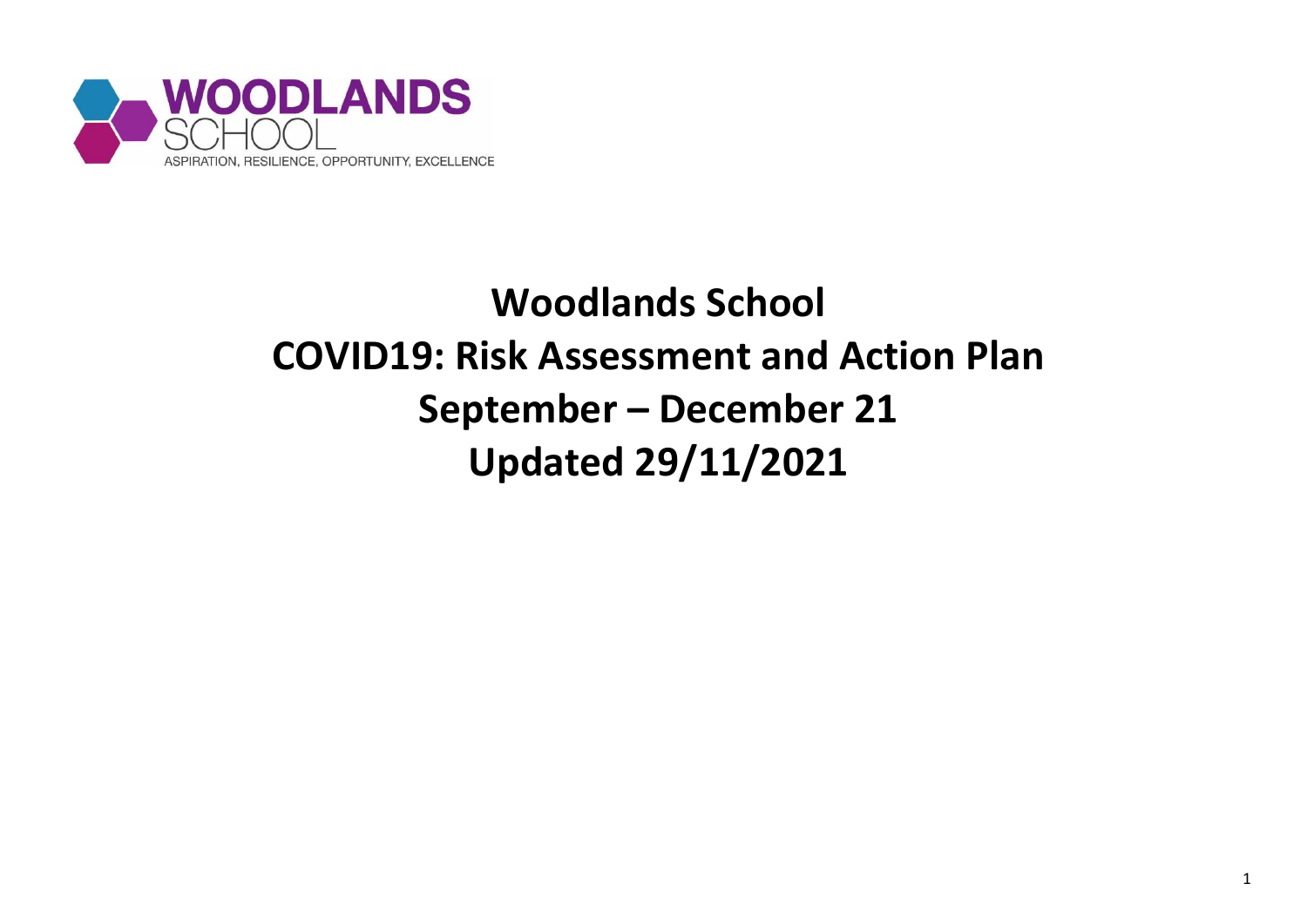## **Purpose of this document:**

This COVID19: Risk Assessment and Action Plan document sets out the decisions taken and measures put in place following the end of restrictions in July and changes to self-isolation protocols in August, to ensure the school continues to operate in a safe way.

Existing policies and guidance continue to apply alongside the actions within this document, including but not limited to:

- Health and Safety Policy
- First Aid Policy
- Child Protection Policy
- CYP Response Plan
- DFE Guidance relating to COVID19
- Reporting of Injuries, Diseases and Dangerous Occurrences Regulations (RIDDOR) 2013
- The Health Protection (Notification) Regulations 2010
- Public Health England (PHE) (2017) 'Health protection in schools and other childcare facilities'

## **Risk Assessment for Full Re-opening:**

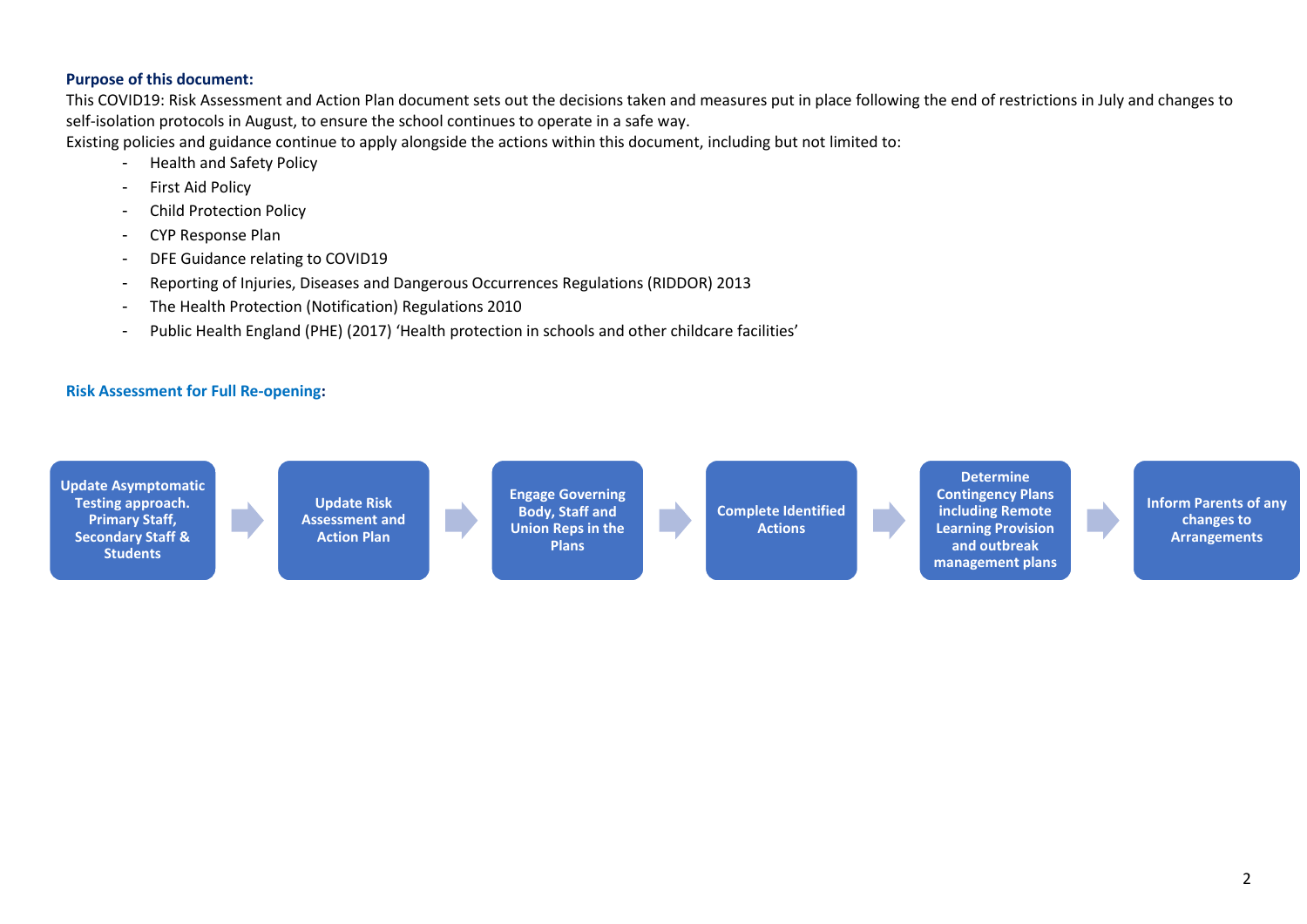## **Risk Assessment/ Action Plan Sections:**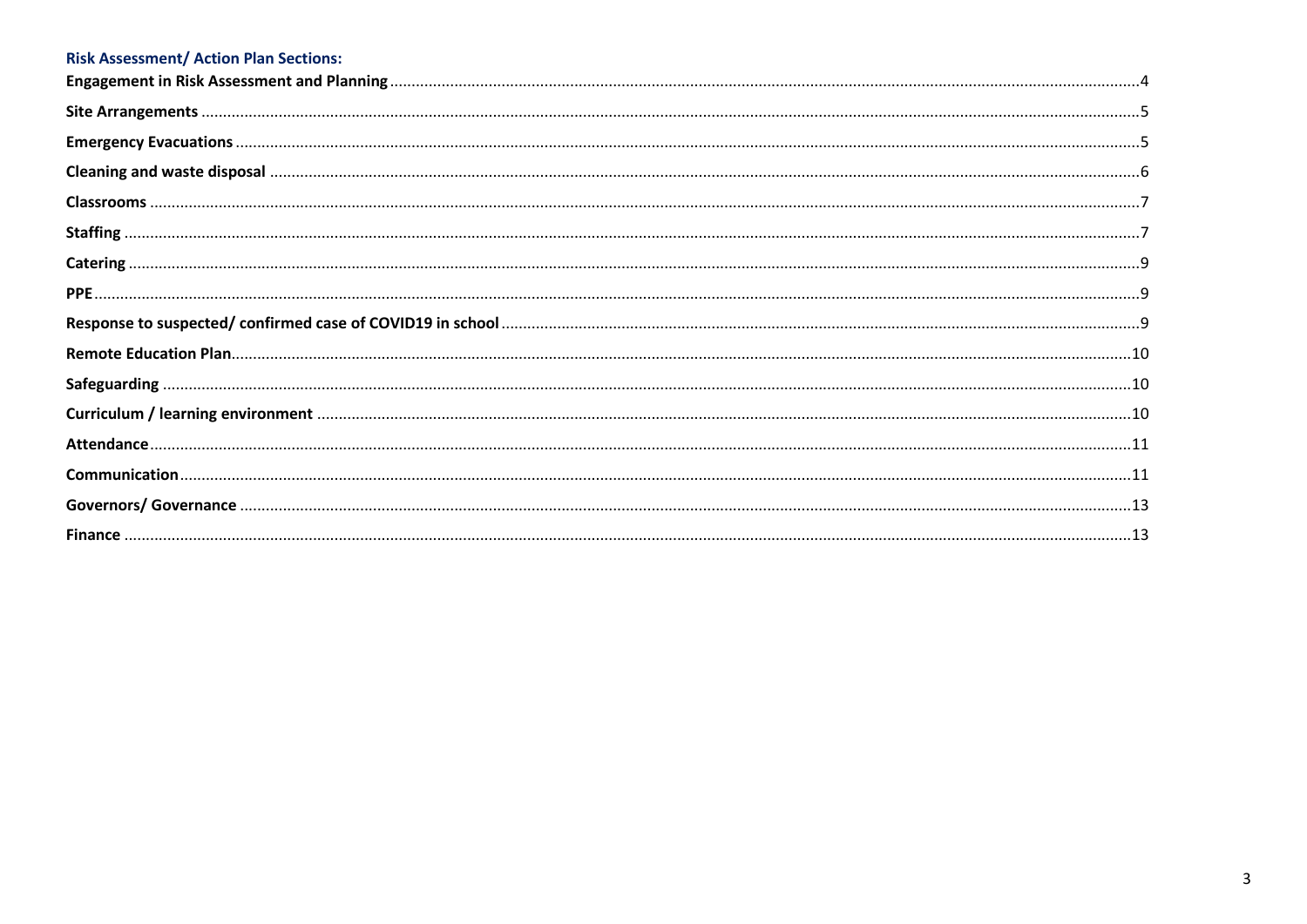<span id="page-3-0"></span>

| <b>Theme</b>                                                                              | <b>Control Measures</b>                                               | <b>Risk to Implementation</b>                                       | <b>Risk Level</b><br><b>Pre-Action</b> | <b>Action Required / Decision Made</b>                                                                                                                                                                                                                                                                                                                                                                                                                                                                                                                                                                                                                                                                                                         | <b>Action</b><br><b>Completed</b><br>Date | <b>Risk Level</b><br><b>Post-Action</b> |
|-------------------------------------------------------------------------------------------|-----------------------------------------------------------------------|---------------------------------------------------------------------|----------------------------------------|------------------------------------------------------------------------------------------------------------------------------------------------------------------------------------------------------------------------------------------------------------------------------------------------------------------------------------------------------------------------------------------------------------------------------------------------------------------------------------------------------------------------------------------------------------------------------------------------------------------------------------------------------------------------------------------------------------------------------------------------|-------------------------------------------|-----------------------------------------|
| Health and<br>Safety Policy<br>and COVID 19:<br><b>Risk Assessment</b><br>and Action Plan | Maintain system of controls to<br>minimise the spread of COVID<br>19. | Cross contamination, and spread<br>of COVID19.                      | M                                      | Minimise contact with individuals who are<br>unwell by ensuring that those who have<br>coronavirus (COVID-19) symptoms, or who<br>have someone in their household who does,<br>do not attend school.<br><b>Face coverings</b><br>Face coverings should be worn in communal<br>areas in all settings by staff, visitors and<br>pupils or students in year 7 and above, unless<br>they are exempt.<br>Pupils or students (in year 7 or above) should<br>continue to wear face coverings on public<br>and dedicated school transport, unless they<br>are exempt.<br>Clean hands thoroughly more often than<br>usual, frequent use hand sanitiser.<br>Ensure good respiratory hygiene by<br>promoting the 'catch it, bin it, kill it'<br>approach. | 29/11/21                                  |                                         |
|                                                                                           |                                                                       |                                                                     |                                        | Maintain enhanced cleaning, including<br>cleaning frequently touched surfaces often,<br>using standard products such as detergents<br>and bleach.<br>Minimise contact between individuals and<br>maintain social distancing wherever<br>possible.<br><b>Engage with the NHS Test and Trace process.</b><br><b>Manage confirmed cases of coronavirus</b><br>(COVID-19) amongst the school community.<br>Contain any outbreak by following local<br>health protection team advice.                                                                                                                                                                                                                                                               | On-going                                  |                                         |
| Engagement in<br><b>Risk Assessment</b>                                                   | Risk assessment process fully<br>engages staff, governing body        | Governors unclear on their role<br>in the planning and full opening |                                        | <b>Ensure that a detailed and appropriate</b><br><b>Health and Safety Policy and COVID 19: Risk</b>                                                                                                                                                                                                                                                                                                                                                                                                                                                                                                                                                                                                                                            | On-going                                  | L                                       |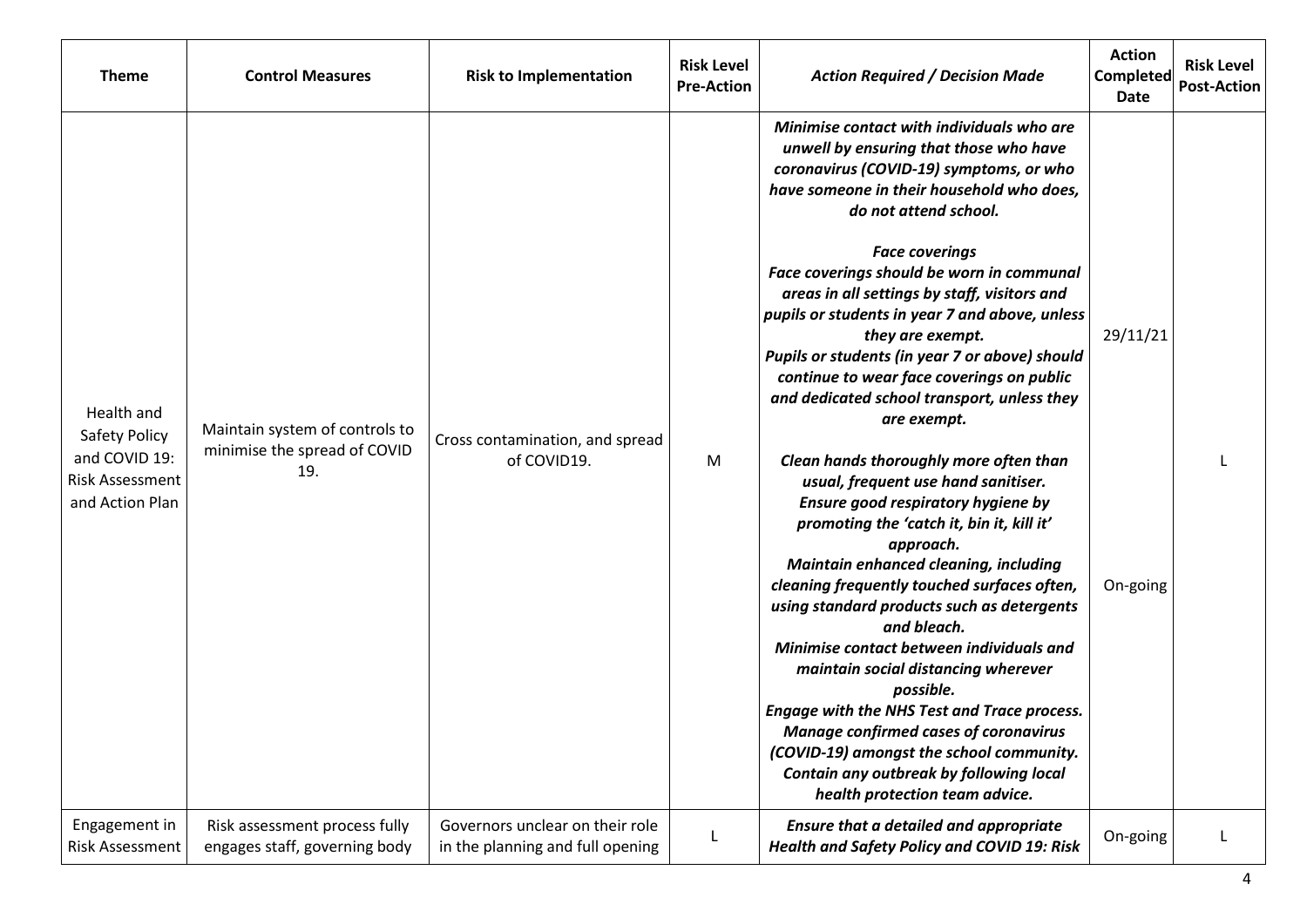<span id="page-4-1"></span><span id="page-4-0"></span>

| and Planning             | and union representatives.                                                                                                                                                                 | of the school, including support<br>to the Head Teachers and Senior<br>Leaders.<br>Approach to communication<br>between Leaders and governors<br>are clear and understood.                                                               |   | Assessment and Action Plan is circulated to<br>all those using or visiting Woodlands School.<br>Ensure that regular review and update of<br>Risk Assessment is undertaken                                                          |                      |  |
|--------------------------|--------------------------------------------------------------------------------------------------------------------------------------------------------------------------------------------|------------------------------------------------------------------------------------------------------------------------------------------------------------------------------------------------------------------------------------------|---|------------------------------------------------------------------------------------------------------------------------------------------------------------------------------------------------------------------------------------|----------------------|--|
|                          | Consideration given to premises<br>lettings and approach in place.                                                                                                                         | Risk assessment for any lettings<br>reviewed to ensure they are<br>aligned with guidance.                                                                                                                                                | M | Changing rooms reopened to lettings<br>Additional cleaning daily in place before<br>school opens                                                                                                                                   |                      |  |
|                          | Maintain system of controls to<br>minimise the spread of COVID                                                                                                                             | Cross contamination, and spread<br>of COVID19.                                                                                                                                                                                           | M | Face coverings should be worn by ALL School<br><b>Letting Parties in communal areas, unless</b><br>they are exempt.<br>Indoor Lettings in the Sport Hall or any other<br>indoor room are restricted to Teams and<br>officials only | 29/11/21             |  |
| Site<br>Arrangements     | Consideration given to the<br>arrangements for any deliveries.                                                                                                                             |                                                                                                                                                                                                                                          | M | All deliveries to rear door of school, doorbell<br>used to allow delivery of materials, normal<br>self-distancing rules and sanitising of to be<br>applied.                                                                        |                      |  |
|                          | Dedicated testing site organised,<br>signage up and cleaning<br>processes in place (see full<br>guidance available).                                                                       | Guidance stipulates that a small<br>onsite testing facility is retained<br>by secondary schools to provide<br>onsite testing for those who<br>cannot/ do not wish to test at<br>home, and for initial onsite<br>testing for return Sept. | M | Initial mass Covid testing to be conducted in<br>the Construction classroom.<br>On-going adhoc testing to be conducted in<br><b>Pupil Services</b>                                                                                 |                      |  |
| Emergency<br>Evacuations | Evacuation routes are confirmed,<br>and signage accurately reflects<br>these.<br>Consideration given to PEEP -<br>buddies are assigned or<br>reassigned according to available<br>persons. | Evacuation routes have been<br>updated following ending of<br>bubbles - this may be returned<br>to pre COVID19 arrangements.                                                                                                             | M | <b>Existing well-rehearsed evacuation routes</b><br>and process in place.<br>New updated evacuation procedure to be<br>posted.<br>PEEPs have been completed for new Year7<br>pupils                                                | 07/09/11<br>02/09/21 |  |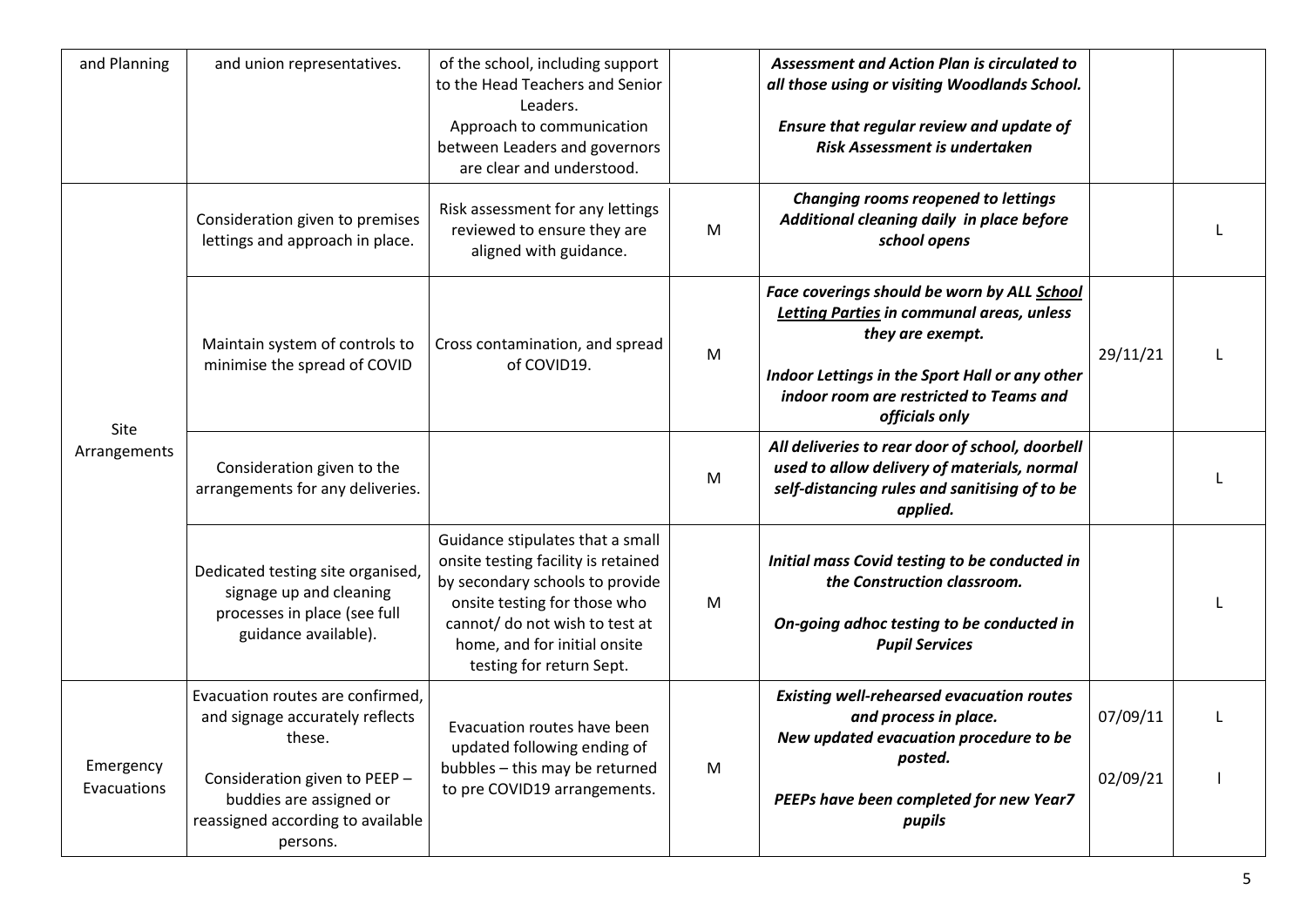<span id="page-5-0"></span>

|                | Arrangements in place to support                                                                                |                                                                                    |   | <b>Evacuation exercise for new Year 7</b><br>conducted with class tutors 08:40 03/09/21                                                                                                                   | Complete | L |
|----------------|-----------------------------------------------------------------------------------------------------------------|------------------------------------------------------------------------------------|---|-----------------------------------------------------------------------------------------------------------------------------------------------------------------------------------------------------------|----------|---|
|                | individuals with reduced mobility<br>including cover arrangements in<br>the case of reduced numbers of<br>staff |                                                                                    |   | Whole school exercise planned for end of<br>September                                                                                                                                                     | 23/09/21 | L |
|                | Enhanced cleaning regime is in                                                                                  |                                                                                    |   | <b>Enhanced cleaning schedule implemented</b><br>throughout the site, ensuring that contact<br>points, work surfaces, door handles, taps etc.<br>are all thoroughly cleaned and disinfected<br>regularly. |          |   |
|                | place in line with COVID19:<br>Cleaning in non healthcare<br>settings guidance.                                 | Enhanced cleaning remains a<br>necessary control measure.                          | M | Hand towels and hand wash are to be<br>checked and replaced as needed by Churchill<br>Housekeeper and cleaning staff                                                                                      | On-going | L |
|                |                                                                                                                 |                                                                                    |   | <b>Enhanced cleaning regime for toilet facilities</b><br>particularly door handles, locks and toilet<br>flush.                                                                                            |          |   |
| Cleaning and   | Cleaning staff capacity is<br>adequate to enable enhanced<br>cleaning regime.                                   | Adequate resourcing for<br>Cleaning service                                        |   | Skanska / Churchill to maintain appreciate<br>cleaning recourses at all times I                                                                                                                           | On-going |   |
| waste disposal |                                                                                                                 |                                                                                    |   | Hand sanitiser available at all school<br>entrances, food queues and in every<br>classroom and office.                                                                                                    |          |   |
|                | Adequate cleaning supplies and<br>facilities around the school are in<br>place.<br>Arrangements for longer-term | No hand sanitiser for visitors to<br>reception.<br>Classrooms do not have tissues. | M | Bins in classrooms regularly emptied,<br>Disposable tissues in each classroom to<br>implement the 'catch it, bin it, kill it'<br>approach                                                                 |          |   |
|                | continual supplies are also in<br>place.                                                                        | Low supply of soap.                                                                |   | Skanska / Churchill to ensure soap and hand<br>sanitiser dispenser are regularly replenished                                                                                                              |          |   |
|                |                                                                                                                 |                                                                                    |   | <b>Resource Manager maintains stock check</b><br>and ordering schedule reviewed and order<br>made.                                                                                                        |          |   |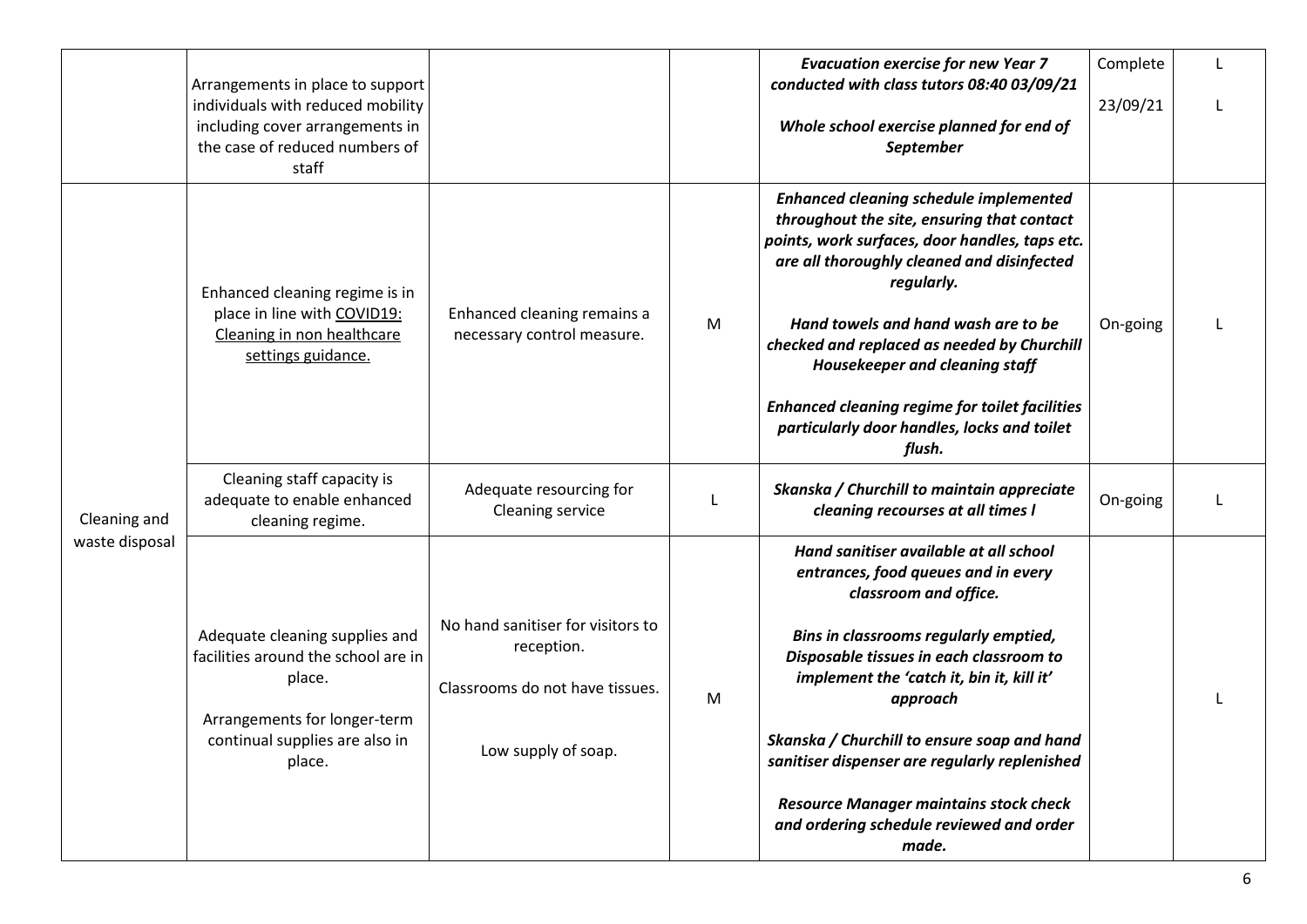<span id="page-6-1"></span><span id="page-6-0"></span>

|                 | Sufficient time is available for the<br>enhanced cleaning regime to<br>take place. | <b>Insufficient Cleaning Resources</b>                                                                                                                                                            | M | Skanska carryout additional COVID cleaning<br>throughout day by Housekeepers<br>All staff advised to leave the site by 18:00 in<br>order for cleaning to be undertaken.                                                                                                                                                                                                                                                                                                                                                                                                                                                                                                                                                                                                                            | On-going |  |
|-----------------|------------------------------------------------------------------------------------|---------------------------------------------------------------------------------------------------------------------------------------------------------------------------------------------------|---|----------------------------------------------------------------------------------------------------------------------------------------------------------------------------------------------------------------------------------------------------------------------------------------------------------------------------------------------------------------------------------------------------------------------------------------------------------------------------------------------------------------------------------------------------------------------------------------------------------------------------------------------------------------------------------------------------------------------------------------------------------------------------------------------------|----------|--|
|                 | Waste disposal process in place<br>for potentially contaminated<br>waste.          | Testing waste is no longer<br>considered hazardous and can<br>be disposed of in the usual<br>waste.                                                                                               |   | Waste bags and containers - kept closed and<br>stored separately from communal waste for<br>72 hours<br>Waste collections made when the minimum<br>number of persons are on site (i.e. after<br>normal opening hours).                                                                                                                                                                                                                                                                                                                                                                                                                                                                                                                                                                             | On-going |  |
| Classrooms      | Classrooms have appropriate<br>ventilation arrangements.                           | Windows open before and after<br>lessons, and during lessons when<br>temperatures allow.<br>Mechanical ventilation system<br>adjusted appropriately to 'full<br>fresh air' or 'single room only'. | м | 'If it is not appropriate to keep windows<br>open at all times because of the drop in<br>temperature, then our suggested advice is to<br>open windows for limited periods of time to<br>try and get an adequate air exchange and<br>then shut for temperatures sake.<br>For example, open windows before school to<br>get some air through, close for morning<br>period, open at break times and then close<br>when children come back in after breaks etc.'<br><b>Skanska Facility Services to ensure</b><br>ventilations systems are available at all<br>times ad operating at optimum performance<br>When the school are provided with $CO2$<br>monitors from DfE Resource Manager to<br>conduct a survey of $CO2$ throughout the<br>school to determine if adequate ventilation<br>is provided | On-going |  |
| <b>Staffing</b> | Approach to staff absence<br>reporting and recording in place.<br>All staff aware. | Failure to comply with school<br>policies                                                                                                                                                         | L | All Staff to comply with Woodlands School<br><b>Sickness and Absence Policy</b>                                                                                                                                                                                                                                                                                                                                                                                                                                                                                                                                                                                                                                                                                                                    | On-going |  |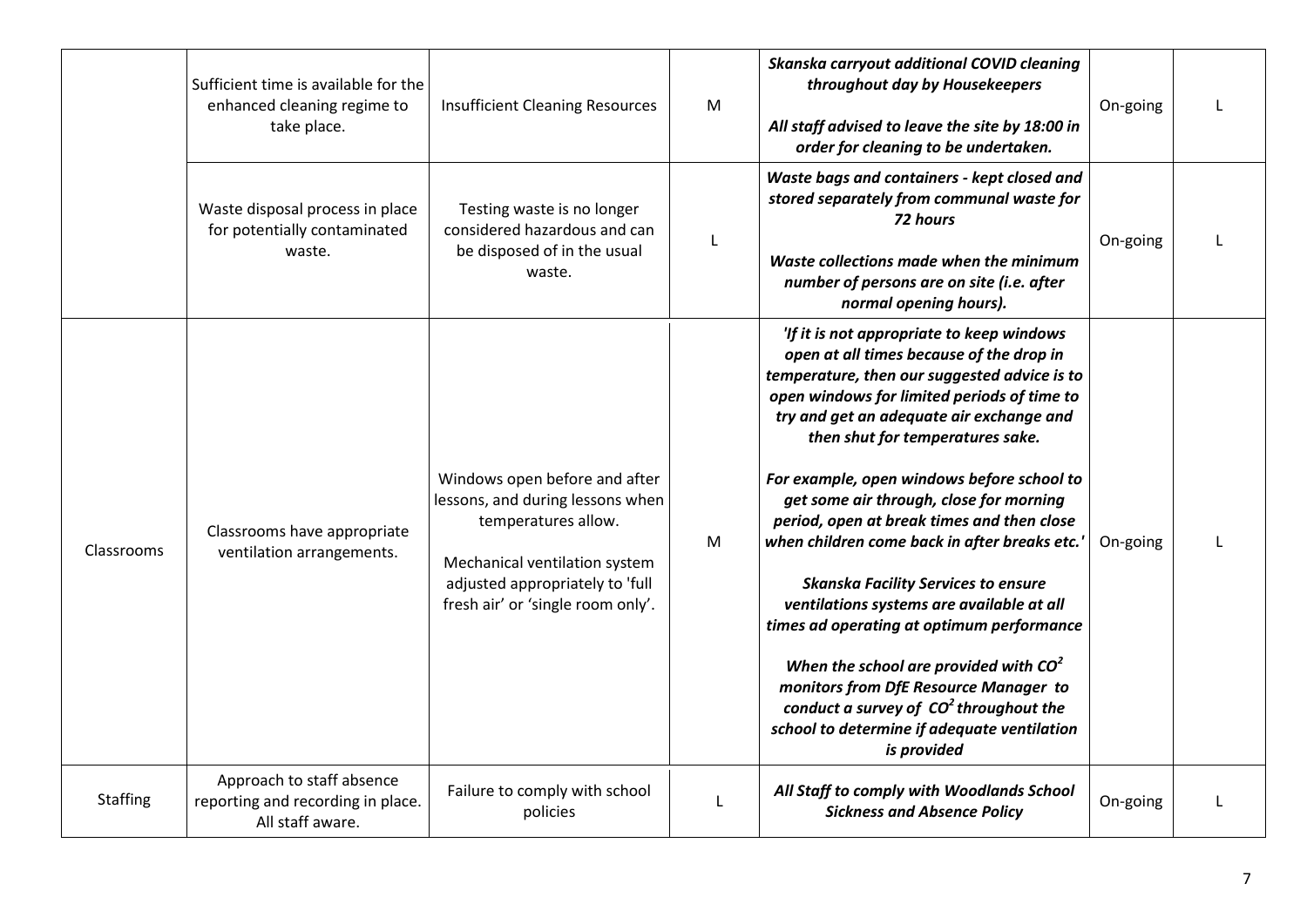| Risk assessments in place for<br>those staff that are clinically<br>extremely vulnerable, and<br>appropriate arrangements for<br>mitigating risk are identified.<br><b>Communication arrangements</b><br>are in place with those staff and<br>their role in continuing to<br>support the working of the<br>school is clear. | Shielding is no longer in place.<br>Clinically extremely vulnerable<br>staff and/ or students have risk<br>assessments, which identify any<br>specific adjustments to allow<br>them to attend on site. | L | Risk assessment have been undertaken for<br>clinically extremely vulnerable or other as<br>required or requested                                                                                                                                                                                                                             | 02/09/202<br>$\mathbf{1}$ |  |
|-----------------------------------------------------------------------------------------------------------------------------------------------------------------------------------------------------------------------------------------------------------------------------------------------------------------------------|--------------------------------------------------------------------------------------------------------------------------------------------------------------------------------------------------------|---|----------------------------------------------------------------------------------------------------------------------------------------------------------------------------------------------------------------------------------------------------------------------------------------------------------------------------------------------|---------------------------|--|
| Staffing roles and responsibilities<br>with regards to the contingency<br>remote provision alongside in-<br>school provision agreed and<br>communicated.                                                                                                                                                                    | Staff are aware of their role in<br>the continued contingency plans<br>regarding remote education,<br>should the plan be enacted.                                                                      | L | All Staff are aware of their role and<br>contingency plans regarding remote<br>education, are in place.                                                                                                                                                                                                                                      | 02/09/202<br>$\mathbf{1}$ |  |
| Approach to support wellbeing,<br>mental health and resilience in<br>place, including bereavement<br>support.<br>How staff are supported to<br>follow this within their own<br>situations and that of pupils and<br>colleagues is clear.                                                                                    | Failure to fully support pupils<br>and staff                                                                                                                                                           | L | Staff are aware of available support and<br>advice for schools and pupils available from<br><b>ECC, including the Educational Psychology</b><br>service<br>https://schools.essex.gov.uk/admin/COVID-<br>19/Pages/default.aspx<br>The Bereavement Policy has been reviewed<br>to ensure it reflects current circumstances<br>and arrangements | 02/09/202<br>1            |  |
| Arrangements for accessing<br>testing are in place. Staff are<br>clear on how and when to access<br>a test.                                                                                                                                                                                                                 | Availability of test kits                                                                                                                                                                              |   | Twice-weekly LFT self-testing program in<br>place. All Staff and pupils are actively<br>encouraged to complete twice weekly self-<br>test and report results on Test Register                                                                                                                                                                | 02/09/202<br>$\mathbf{1}$ |  |
| Arrangements in place for any<br>visitors/ contractors on site,<br>protocols and expectations<br>shared.<br>NB: Their employer may require<br>them to wear PPE. This should                                                                                                                                                 | Failure to comply with Skanska<br>and Woodlands School Risk<br>Assessment.                                                                                                                             | L | Skanska and Woodlands School Check with<br>visitors and the contractor any requirements<br>their employer has specified before visit.<br><b>Share School Risk Assessment protocols.</b>                                                                                                                                                      | On-going                  |  |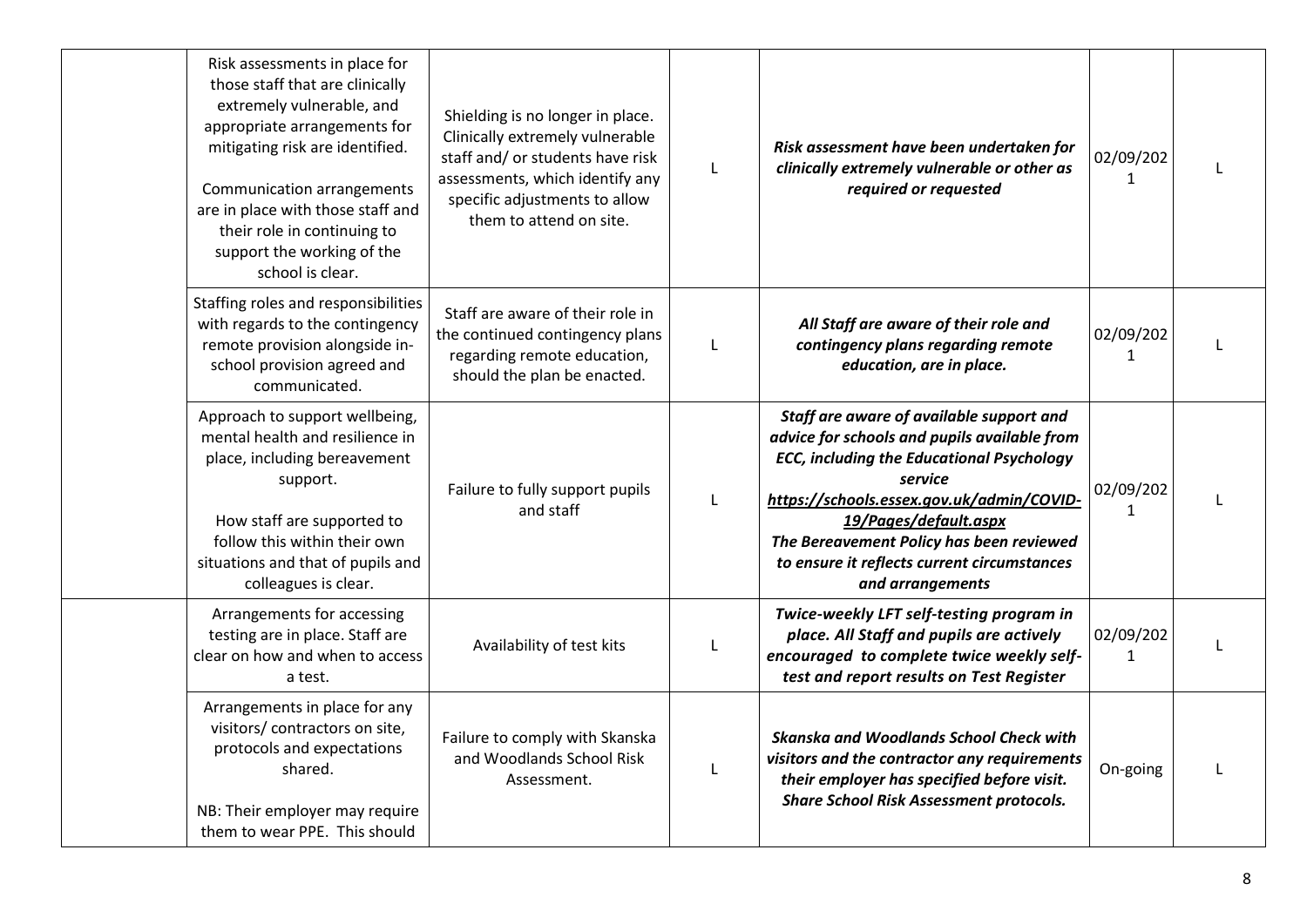<span id="page-8-2"></span><span id="page-8-1"></span><span id="page-8-0"></span>

| Arrangements for the continued<br>Only applicable for under 18s<br>provision of FSMs for eligible<br>who have tested positive for<br>$\mathsf L$<br>Catering<br>children not attending school<br>COVID19 and required to isolate,<br>who are eligible for FSMs.<br>due to self-isolation are in place.                                                                                                                                                                                                                | Process in place for the continued provision<br>02/0/2021<br>of FSMs for eligible children                                                                                                                                                                                                                                                                                                                                                                                                                                                                                                      |
|-----------------------------------------------------------------------------------------------------------------------------------------------------------------------------------------------------------------------------------------------------------------------------------------------------------------------------------------------------------------------------------------------------------------------------------------------------------------------------------------------------------------------|-------------------------------------------------------------------------------------------------------------------------------------------------------------------------------------------------------------------------------------------------------------------------------------------------------------------------------------------------------------------------------------------------------------------------------------------------------------------------------------------------------------------------------------------------------------------------------------------------|
| PPE requirements understood<br>Some PPE required for onsite<br>and appropriate supplies in<br>testing and any specific<br>L<br>PPE<br>place.<br>arrangements                                                                                                                                                                                                                                                                                                                                                          | Comply with DfE and UK GOV guidance on<br>use of PPE.<br>Training provided as required for the safe<br>use of PPE, guidance on using and disposal of $02/09/202$<br>PPE.<br>$\mathbf{1}$<br>Strategy in place to obtain and maintain<br>adequate PPE supplies established.                                                                                                                                                                                                                                                                                                                      |
| Approach to confirmed COVID19<br>cases in place: during school day<br>• Which staff member/s<br>should be informed/take<br>action<br>Area established to be used<br>if an individual is displaying<br>Failure to comply with COVID 19<br>Response to<br>symptoms during the<br>M<br>Risk Assessment and Action Plan<br>suspected/<br>school day and needs to be<br>confirmed case<br>isolated<br>of COVID19 in<br>Cleaning procedure in place<br>school<br>Arrangements for<br>informing parent<br>community in place | If a pupil begins to display symptoms of<br>COVID19 during the day, they are isolated<br>and parent is called immediately. They wait<br>to be collected in the medical room, overseen<br>by Pupil Services<br>Any staff member who begins to display<br>symptoms of COVID19 during the day,<br>immediately informs Head Teacher and<br>On-going<br>leaves the site as soon as possible.<br>Individuals are given a PCR from school stock<br>or asked to seek a PCR test as soon as<br>possible.<br>Close contacts are identified by NHS test and<br>trace if the individual has confirmed case. |
| Approach to confirmed COVID19<br>Close contacts are now identified<br>cases in place: outside of school<br>by NHS test and trace following a<br>M<br>hours<br>confirmed case.<br>• Cleaning procedure in place                                                                                                                                                                                                                                                                                                        | <b>Decontamination and enhanced cleaning</b><br>program place<br>On-going<br>Proven communication plan in place                                                                                                                                                                                                                                                                                                                                                                                                                                                                                 |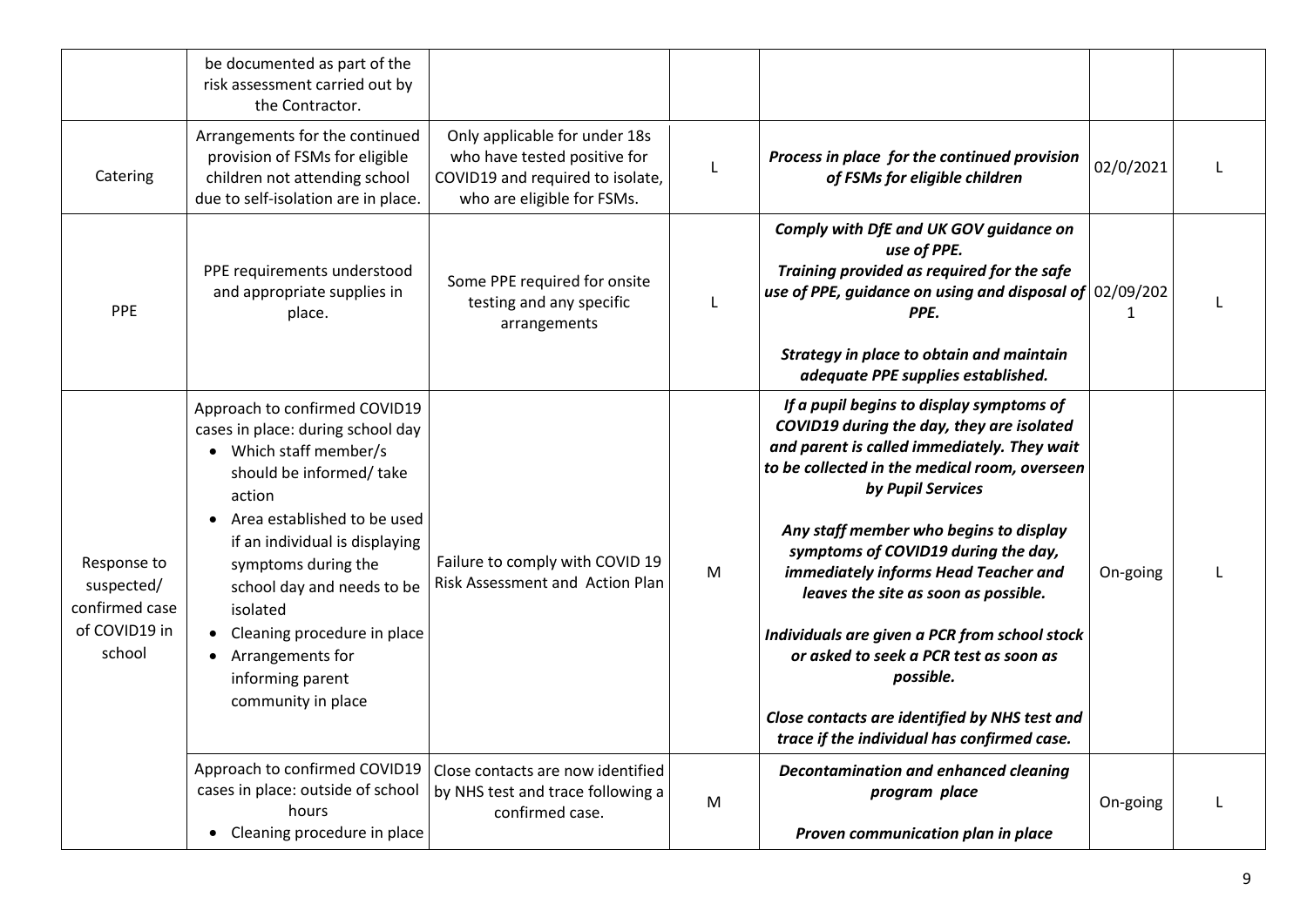<span id="page-9-2"></span><span id="page-9-1"></span><span id="page-9-0"></span>

|                                 | • Arrangements for<br>informing parent<br>community in place                                                                                                                                                        | Those who have been double<br>vaccinated or under 18 do not<br>need to isolate but asked to take<br>a PCR instead.<br>Can contact Essex Test and Trace<br>team for advice. |   |                                                                                                                                                                                                             |                           |  |
|---------------------------------|---------------------------------------------------------------------------------------------------------------------------------------------------------------------------------------------------------------------|----------------------------------------------------------------------------------------------------------------------------------------------------------------------------|---|-------------------------------------------------------------------------------------------------------------------------------------------------------------------------------------------------------------|---------------------------|--|
| Remote<br><b>Education Plan</b> | Contingency plan for remote<br>learning developed should self-<br>isolation or restricted attendance<br>be required.<br>Technology support in place. DFE<br>laptop allocation ordered, for<br>contingency purposes. | Failure to establish robust<br>process to support remote<br>learning plan<br>Insufficient Laptop sand remote<br>access for Pupils                                          | L | All Staff are aware of their role and<br>contingency plans regarding remote<br>education, are in place<br>Laptops / PCs and remote access has been<br>made available for all pupils at Woodlands<br>School. | 02/09/202<br>$\mathbf{1}$ |  |
|                                 | Staff are prepared for supporting<br>wellbeing of pupils and receiving<br>any potential disclosures.                                                                                                                | Failure to inform                                                                                                                                                          | L | Whole school Staff refresher training session<br>undertaken<br><b>Safeguarding Processes and procedures are</b><br>up-to-date                                                                               | 01/09/202<br>1            |  |
|                                 | <b>Updated Child Protection Policy</b><br>in place.                                                                                                                                                                 | Failure to inform                                                                                                                                                          | L | <b>Woodlands School Adopted most recent</b><br><b>Child Protection Policy</b>                                                                                                                               | On-going                  |  |
| Safeguarding                    | Where appropriate, work with<br>other agencies, such as social<br>care, has been undertaken to<br>support vulnerable CYP and<br>families to complete risk<br>assessments and planning.                              | Failure to provide appropriate<br>support                                                                                                                                  | L | On-going support and possess in place as<br>required to support Pupils                                                                                                                                      | On-going                  |  |
|                                 | Where physical contact is<br>required in the context of<br>managing behaviour.                                                                                                                                      | Failure inform or provide<br>appropriate training or support                                                                                                               | L | <b>Comply with Woodlands school policies and</b><br>procedures                                                                                                                                              | On-going                  |  |
| Curriculum /<br>learning        | Current learning plans, revised<br>expectations and required<br>adjustments have been<br>considered.                                                                                                                |                                                                                                                                                                            | L | As outlined determined AROE Woodlands<br>School Development Plan 2021 / 2022                                                                                                                                | On-going                  |  |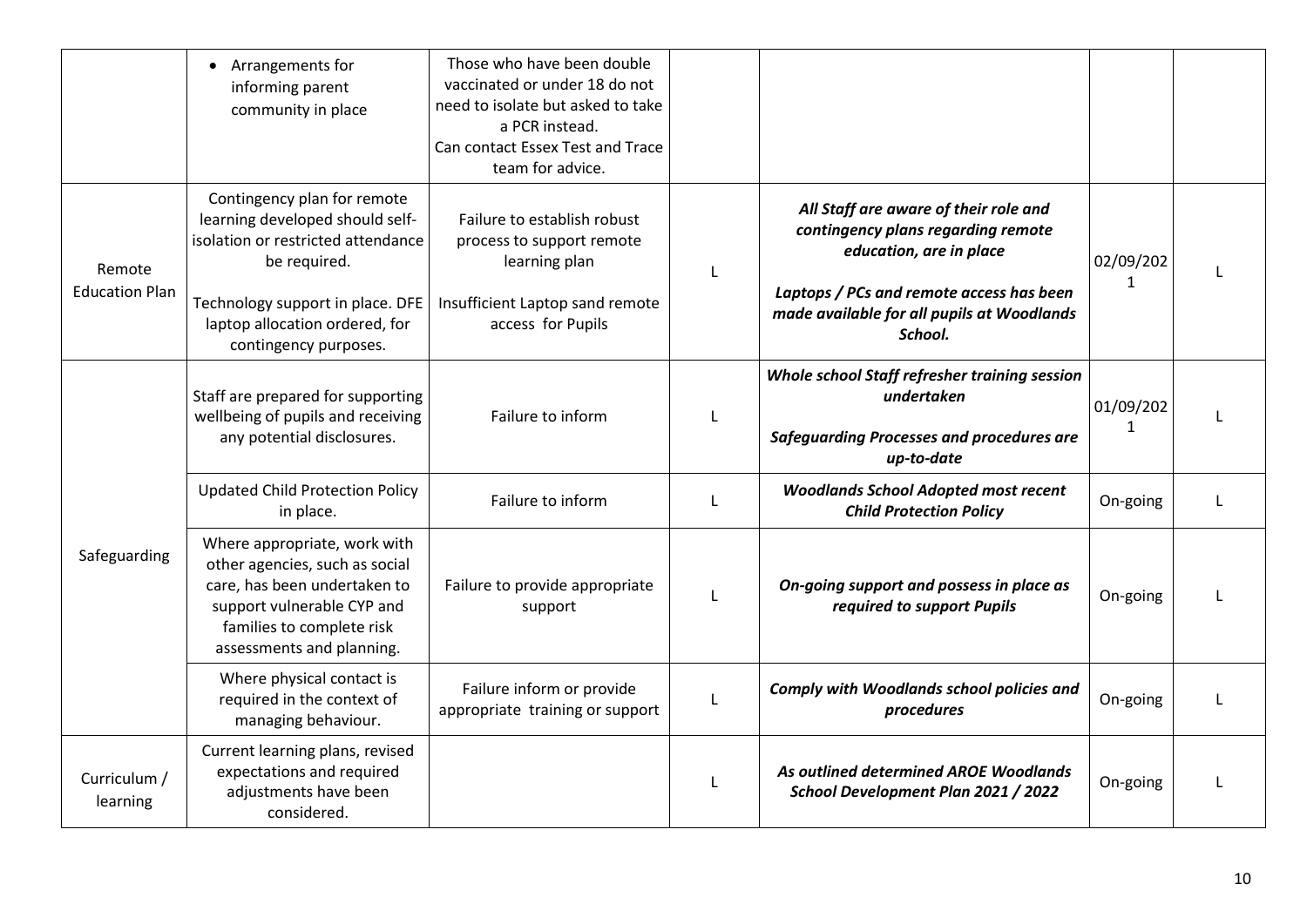<span id="page-10-1"></span><span id="page-10-0"></span>

| environment   | Whole school approach to<br>adapting curriculum (S/M/L<br>term), including:<br>Wellbeing curriculum<br>recognising 'non-curriculum'<br>learning that is being done at<br>home<br>capturing pupil<br>achievements/ outcomes<br>utilising the DFE 'catch-up'<br>funding and programmes<br>contingency remote learning<br>plan |                                                                                                 |   | As outlined determined AROE Woodlands<br>School Development Plan 2021 / 2022                                                                                                                                                                     | On-going |  |
|---------------|-----------------------------------------------------------------------------------------------------------------------------------------------------------------------------------------------------------------------------------------------------------------------------------------------------------------------------|-------------------------------------------------------------------------------------------------|---|--------------------------------------------------------------------------------------------------------------------------------------------------------------------------------------------------------------------------------------------------|----------|--|
|               | Student behaviour policy<br>reviewed and amended where<br>necessary to reflect the current<br>circumstances.                                                                                                                                                                                                                | Failure to comply to guidance<br>and appropriate pupil<br>behavioural norms and<br>expectations | M | All Pupils to comply to Woodlands School<br><b>Behaviour for Learning Policy</b><br>https://www.woodlandsschool.org/attachm<br>ents/download.asp?file=41#                                                                                        | On-going |  |
|               | Arrangements for teaching pupils<br>how to keep themselves safe<br>online are in place and aligned to<br>the contingency remote learning<br>plan.                                                                                                                                                                           |                                                                                                 | M | Appropriate measure implemented to<br>safeguard pupils when using IT equipment<br>provided by Woodland School<br>Pupils and Parent receiving school owned IT<br>equipment will sign an acceptable use policy<br>when signing for a Lap Top of PC | On-going |  |
| Attendance    | Approach to promoting and<br>supporting attendance for all<br>pupils determined, including<br>those who may be anxious.<br>Approach to support for parents<br>where rates of persistent<br>absence were high before<br>closure.                                                                                             | Failure to comply with school<br>attendance policies                                            | M | <b>Comply with Woodlands School Attendance</b><br><b>Policy</b><br>https://www.woodlandsschool.org/attachm<br>ents/download.asp?file=40<br>Attendance team to monitor and work with<br><b>Parents and Carers local authorities.</b>              | On-going |  |
| Communication | Information shared with staff<br>around the updated plan,                                                                                                                                                                                                                                                                   | Failure to inform and<br>communicate clearly                                                    |   | All risk assessment is posted on the school<br>website and circulated to all staff via email.                                                                                                                                                    |          |  |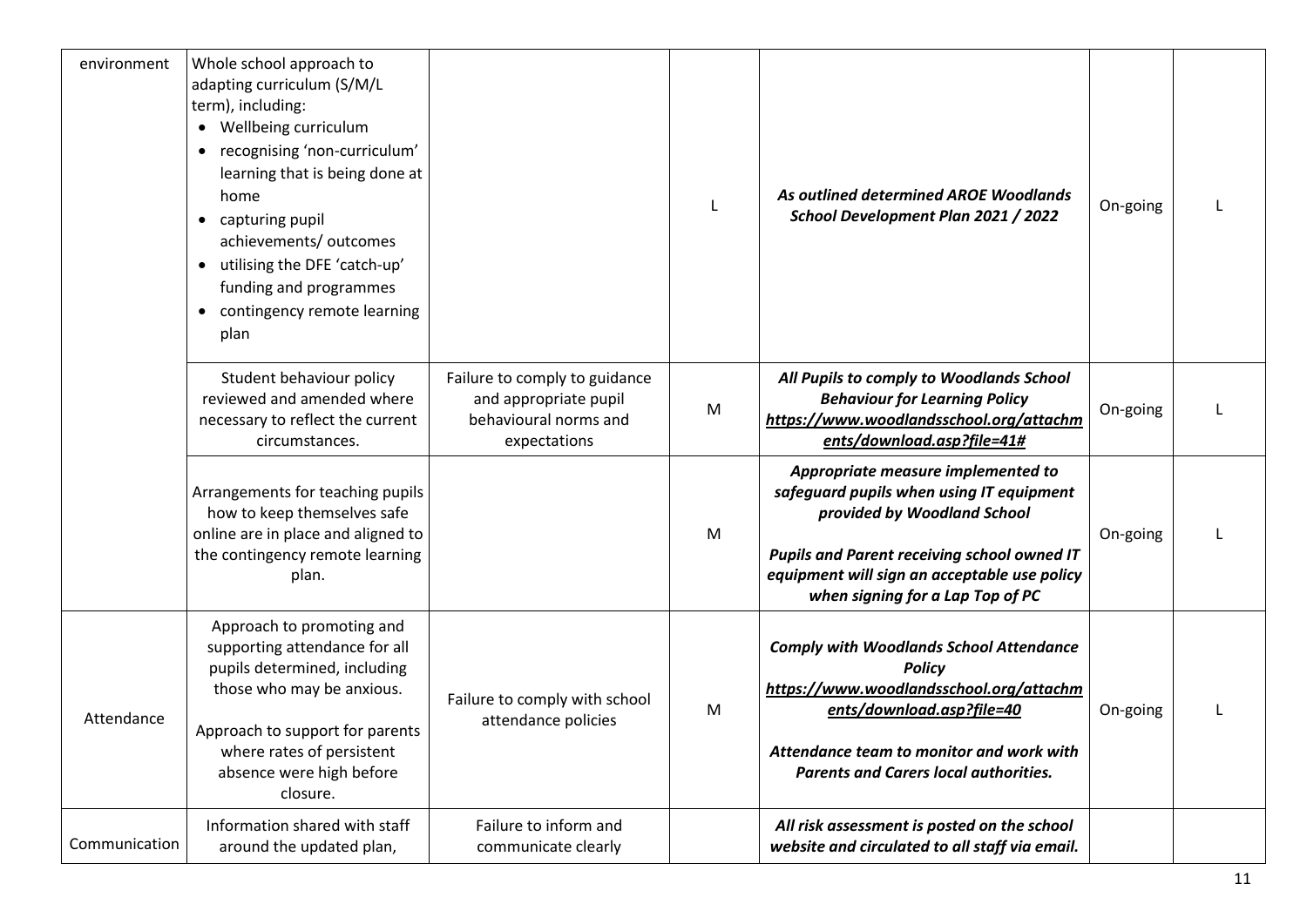| including returning to some pre<br>COVID arrangements and some<br>new arrangements - as<br>appropriate.                                                                                                                    |                                                      |              | <b>Regular communication to all staff from</b><br>Head Teacher via weekly staff briefings,<br>newsletters and Friday email |                |   |
|----------------------------------------------------------------------------------------------------------------------------------------------------------------------------------------------------------------------------|------------------------------------------------------|--------------|----------------------------------------------------------------------------------------------------------------------------|----------------|---|
| Union representatives informed<br>of updated plans.                                                                                                                                                                        | Failure to comply with school<br>attendance policies | L            | <b>Woodlands School</b><br><b>COVID19: Risk Assessment and Action Plan</b>                                                 | On-going       | T |
| <b>Updated Risk Assessment</b><br>published on website.                                                                                                                                                                    | Failure to comply with school<br>attendance policies | L            | <b>COVID19: Risk Assessment and Action Plan</b><br>updated and maintained and<br>posted on School Website                  | As<br>required | T |
| Communications with parents on<br>the:<br>Revised plans, any control<br>measures that remain in<br>place and any that have<br>ceased<br>Contingency plans<br>Outbreak management<br>plans<br>Wellbeing/pastoral<br>support | Failure inform or provide<br>appropriate support     | $\mathbf{I}$ | Maintain established and proven<br>communication links with all staff, parents<br>and carers Weekly letters                | On-going       |   |
| Pupil communications around:<br>Revised plans, any<br>control measures that<br>remain in place and any<br>that have ceased<br>Contingency plans<br>Outbreak management<br>plans                                            | Failure inform or provide<br>appropriate support     | $\mathbf{I}$ | Maintain established and proven<br>communication links with all staff, parents<br>and carers Weekly letters                | On-going       | T |
| On-going regular communication<br>plans determined to ensure<br>parents are kept well-informed                                                                                                                             | Failure to inform                                    | $\mathbf{I}$ | Weekly letters, website updates, social<br>media                                                                           | On-going       |   |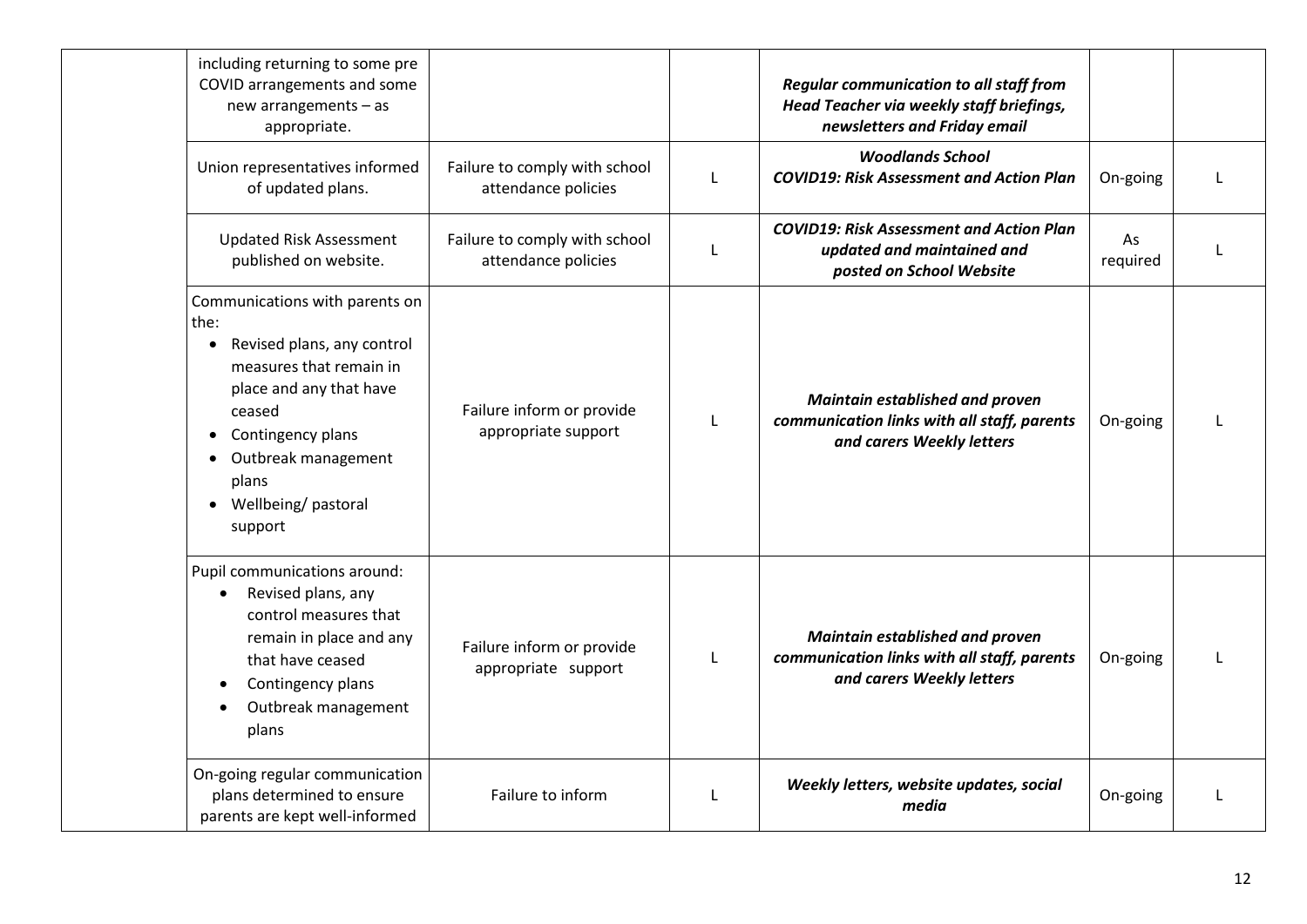<span id="page-12-1"></span><span id="page-12-0"></span>

| Governors/<br>Governance | Trustees have oversite of plans<br>and risk assessments.<br>Approach to communication<br>between Leaders and Trustees is<br>clear and understood.                                                            | Trustees unclear on their role in<br>the planning and full opening of<br>the school, including support to<br>the Head Teachers and Senior<br>Leaders.<br>Approach to communication<br>between Leaders and Trustees<br>are unclear | L | <b>Ensure that a detailed and appropriate</b><br><b>Health and Safety Policy and COVID 19: Risk</b><br>Assessment and Action Plan is circulated to<br>all those using or visiting Woodlands School.<br>Ensure that regular review and update of<br><b>Risk Assessment is undertaken</b> | As<br>required | L |
|--------------------------|--------------------------------------------------------------------------------------------------------------------------------------------------------------------------------------------------------------|-----------------------------------------------------------------------------------------------------------------------------------------------------------------------------------------------------------------------------------|---|-----------------------------------------------------------------------------------------------------------------------------------------------------------------------------------------------------------------------------------------------------------------------------------------|----------------|---|
|                          | Trustees have oversight of all<br>staff wellbeing and appropriate<br>arrangements in place to support<br>Headteacher and SLT. Refer to<br>Headteacher wellbeing materials.                                   | Failure to inform                                                                                                                                                                                                                 |   | <b>Trustees regular briefed by Head Teacher</b>                                                                                                                                                                                                                                         | As<br>required |   |
|                          | Additional costs incurred due to<br>COVID19 are understood and<br>clearly documented.                                                                                                                        | Unplanned expenditure                                                                                                                                                                                                             |   | <b>Track and monitor spend</b>                                                                                                                                                                                                                                                          | On going       |   |
| Finance                  | Claims submitted for<br>reimbursement for example,<br>increased premises related costs;<br>additional cleaning; support for<br><b>FSM</b>                                                                    | Unplanned expenditure                                                                                                                                                                                                             |   | <b>Submit claims for exceptional; COVID 19</b><br>expenditure.                                                                                                                                                                                                                          | <b>TBC</b>     |   |
|                          | Any loss of income understood,<br>including the impact of lettings<br>and the financial implications of<br>possibly not restarting.                                                                          | Failure to monitor revenue<br>streams and inform a                                                                                                                                                                                |   | Woodlands school is currently fully open for<br><b>lettings</b>                                                                                                                                                                                                                         | On-going       |   |
|                          | Test kits are securely stored and<br>distributed to staff and students<br>(secondary).                                                                                                                       | Failure to monitor / secure                                                                                                                                                                                                       |   | All testing kits are stored in locked secure<br><b>locations</b>                                                                                                                                                                                                                        | On-going       | L |
| Testing                  | Staff and students (secondary)<br>are aware of how to safely take<br>and process the test.<br>Shared the following:<br>• NHS instruction leaflet<br>• Training video and online<br>resources on the document | Failure inform or provide<br>appropriate support<br>Decline to participate in LFT<br>programme,<br>Failure to repost positive LFT<br>results                                                                                      | M | Twice-weekly LFT self-testing program in<br>place. All Staff and pupils are actively<br>encouraged undertake twice weekly testing<br><b>Staff and Pupils Submit twice weekly self-</b><br>test results on Test Register                                                                 | On-going       | L |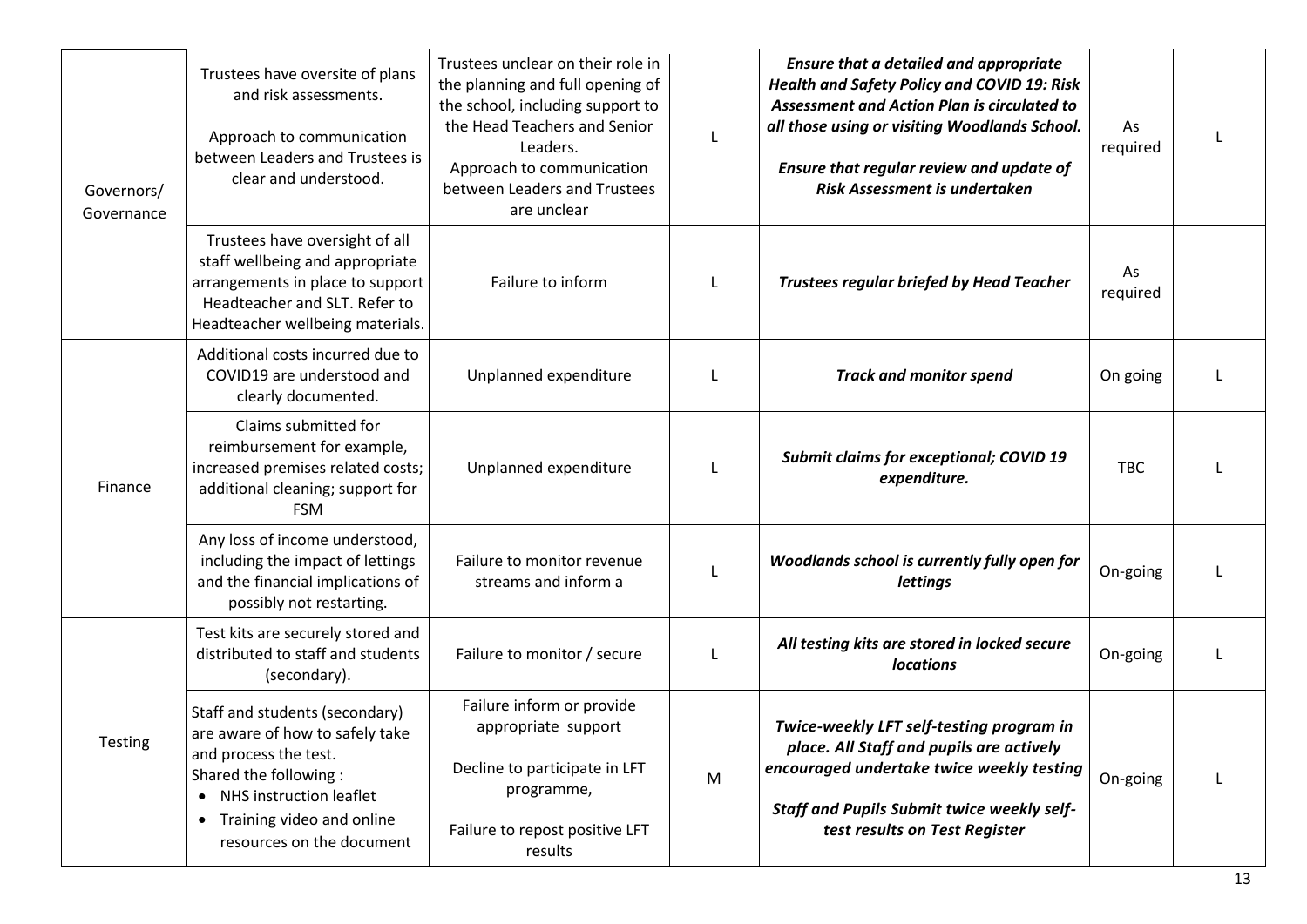|                                | sharing platform<br>Contact details if queries<br>$\bullet$<br>Process for reporting<br>$\bullet$<br>incidents                                                                                                                                                                                                                                                                                                                                                                                                                                                                                         |                                                                                                                                                                                                                                                                                                                                               |   |                                                                                                                                                                                                                                                                            |          |  |
|--------------------------------|--------------------------------------------------------------------------------------------------------------------------------------------------------------------------------------------------------------------------------------------------------------------------------------------------------------------------------------------------------------------------------------------------------------------------------------------------------------------------------------------------------------------------------------------------------------------------------------------------------|-----------------------------------------------------------------------------------------------------------------------------------------------------------------------------------------------------------------------------------------------------------------------------------------------------------------------------------------------|---|----------------------------------------------------------------------------------------------------------------------------------------------------------------------------------------------------------------------------------------------------------------------------|----------|--|
|                                | Staff and students (secondary)<br>are aware of how to report their<br>test results to school and to NHS<br>Test and Trace.                                                                                                                                                                                                                                                                                                                                                                                                                                                                             | Decline to participate in LFT<br>programme,<br>Failure to repost positive LFT<br>results                                                                                                                                                                                                                                                      | M | Twice weekly Test Register reminder email<br>sent to all Staff and Pupils<br><b>Staff and Pupils Submit twice weekly self-</b><br>test results on Test Register                                                                                                            | On-going |  |
|                                | Process in place to monitor and<br>replenish test supplies                                                                                                                                                                                                                                                                                                                                                                                                                                                                                                                                             | Failure / availability of sufficient<br>supple of LFT self-test kits                                                                                                                                                                                                                                                                          | M | <b>Resource Manger to support COVID Test</b><br>Lead Assistant Head Teacher, maintain an<br>inventory of available test kits and reports<br>when stocks are depleted.<br><b>COVID Test Lead Assistant Head Teacher to</b><br>re-order stocks of LFT test kits as required. | On-going |  |
| Outbreak<br>Management<br>Plan | Outbreak management plan<br>developed to cover<br>arrangements should children,<br>pupils, students or staff test<br>positive for COVID19, and how<br>the school shall operate if<br>advised to take extra measures<br>to help break chains of<br>transmission.<br>Woodlands will continue to have<br>a role in working with health<br>protection teams in the case of a<br>local outbreak. If there is a<br>substantial increase in the<br>number of positive cases in a<br>setting (Stepping measures up<br>and down) or if central<br>government offers the area an<br>enhanced response package, a | Outbreak Management plan<br>covering re-introduction of some<br>measures including reduced<br>mixing, face coverings, remote<br>education is developed, and all<br>staff are aware of their role.<br>Communicated with parents and<br>students regarding when this<br>would come into place and how<br>they would be informed if<br>required. | L | Woodlands School to comply with UK.GOV,<br>PHE, DfE and ECC guidance<br>https://www.gov.uk/government/collection<br>s/guidance-for-schools-coronavirus-covid-19                                                                                                            | On-going |  |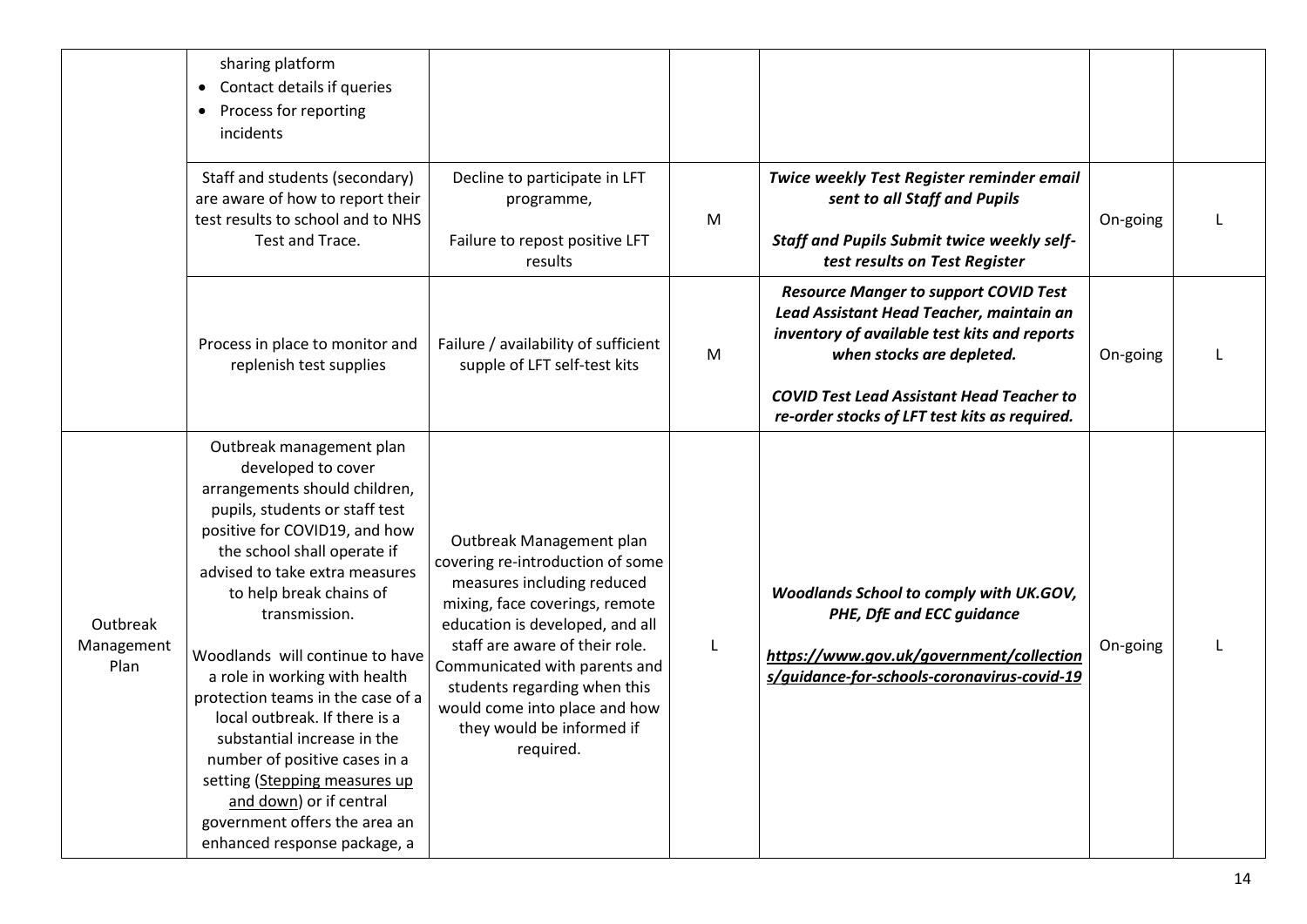| director of public health might |  |  |  |
|---------------------------------|--|--|--|
| advise a setting to reintroduce |  |  |  |
| temporarily some control        |  |  |  |
| measures.                       |  |  |  |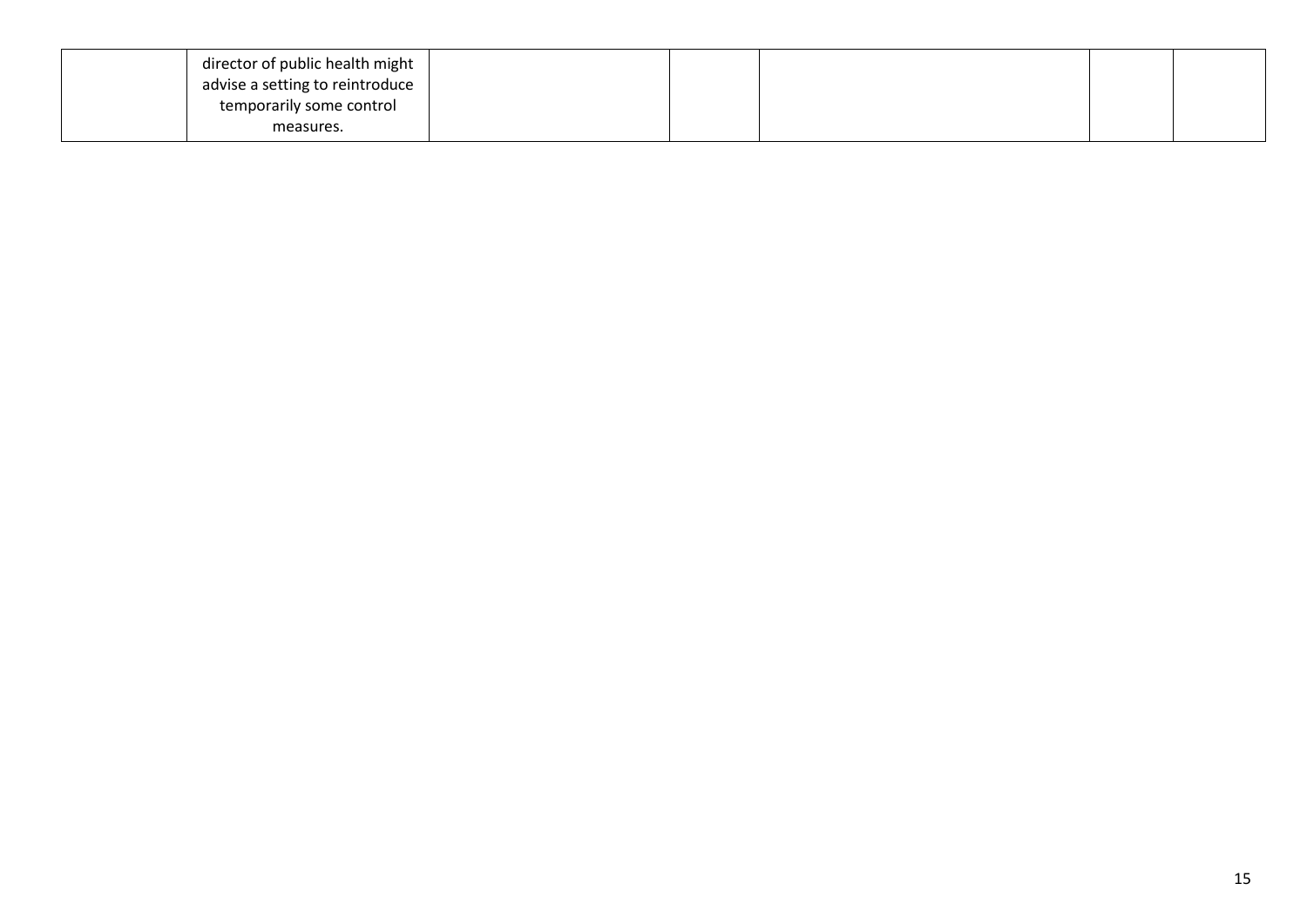| COVID<br>arrangements<br>for return to<br>School<br>September to<br>December 2021 | Clarifications of changes<br>regarding Covid at Woodlands<br>School September - December<br>2021        | Failure to inform<br>Measures taken to ensure Pupils<br>and Staff remain safe at school. | M | Self-isolation<br>You do not need to self-isolate if:<br>You are fully vaccinated<br>$\bullet$<br>You are under 18 years old<br>$\bullet$<br>Only need to self-isolate for 10 days if you test<br>positive.<br>It is advised that the Lateral Flow Tests are<br>followed up with a PCR.<br>As of August 16 <sup>th</sup> 2021 Pupils and Staff do not<br>need to self-isolate if having been in close<br>contact with a positive chasse. Woodlands<br>school are longer required to track and trace<br>this is undertaken by the NHS.                                                                                                                                                                                                    | On-going | $\mathbf{I}$ |
|-----------------------------------------------------------------------------------|---------------------------------------------------------------------------------------------------------|------------------------------------------------------------------------------------------|---|------------------------------------------------------------------------------------------------------------------------------------------------------------------------------------------------------------------------------------------------------------------------------------------------------------------------------------------------------------------------------------------------------------------------------------------------------------------------------------------------------------------------------------------------------------------------------------------------------------------------------------------------------------------------------------------------------------------------------------------|----------|--------------|
| COVID<br>arrangements<br>for return to<br>School<br>September to<br>December 2021 | <b>Clarifications of changes</b><br>regarding Covid at Woodlands<br>School September - December<br>2021 | Failure to inform<br>Measures taken to ensure Pupils<br>and Staff remain safe at school. | M | Social distancing - beginning of the day<br>At the beginning of the school day Pupils will<br>enter the school building at different times<br>from different outside locations<br>• Year 11 to come in for their Morning<br>Enhancement classes at 8.15am, lining<br>up by the table tennis tables to be taken<br>into their Morning Enhancement by<br>their tutors<br>Year 10 will be in for 8.25am, also lining<br>up by the table tennis tables to be taken<br>into their Morning Enhancement by<br>their tutors<br>Year 9 8.40am start and are to line up<br>by the old caretaker's house<br>• Year 8 8.40am as well and also lining up<br>by the table tennis tables<br>• Year 7 on the netball courts and again<br>an 8.40am start | On-going |              |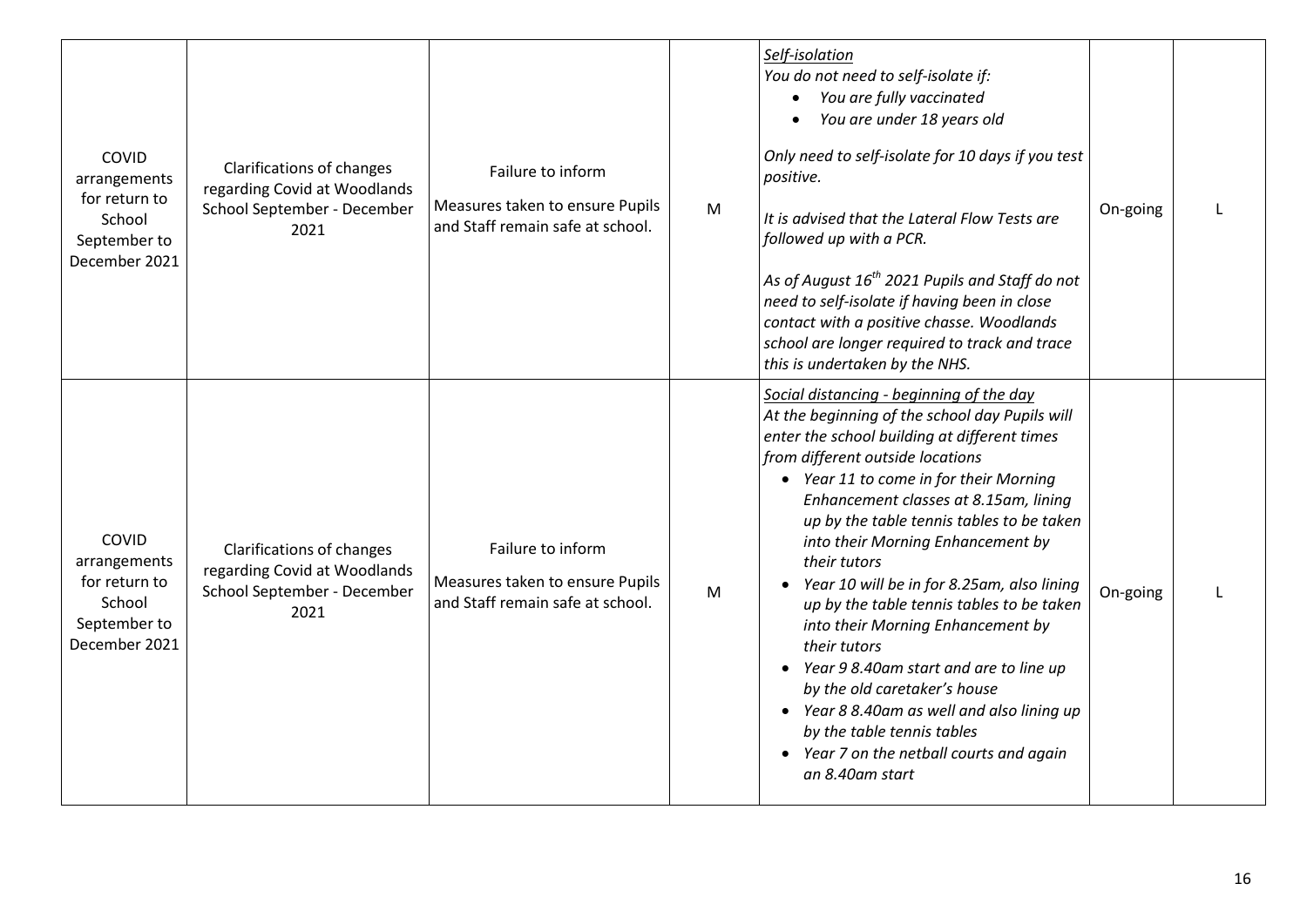| COVID<br>arrangements<br>for return to<br>School<br>September to<br>December 2021 | Clarifications of changes<br>regarding Covid at Woodlands<br>School September - December<br>2021 | Failure to inform<br>Measures taken to ensure Pupils<br>and Staff remain safe at school. | M | <b>Break and lunchtime arrangements</b><br>Separate break and lunch queues for<br>different year groups<br>The order will be rotated half-termly<br>$\bullet$<br>Year 7 will go to lunch at 13.10<br>The rest of the school will go back to<br>their 13.20 lunch<br>No seating indoors but additional<br>$\bullet$<br>seating outside<br>Winter Plan - January-February half-term<br>can eat indoors.<br>Year 11 will be able to have their break<br>and lunch COVID arrangements for<br>return to School September to<br>December 2021 during these months in<br><b>Activity Studio One and Two</b><br>Year 7 will stay on the netball courts<br>Year 8 and 9 will remain on the lower<br>field<br>Years 10 and 11 will have the top field<br>If it rains heavily Year 7 to use the<br><b>Modern Foreign Languages corridor</b><br>classrooms<br>Year 8 will be up in science across both<br>sides<br><b>Year 9 down the Humanities corridor</b><br>Year 10 in English and Year 11 in maths<br>٠ | On-going |   |
|-----------------------------------------------------------------------------------|--------------------------------------------------------------------------------------------------|------------------------------------------------------------------------------------------|---|---------------------------------------------------------------------------------------------------------------------------------------------------------------------------------------------------------------------------------------------------------------------------------------------------------------------------------------------------------------------------------------------------------------------------------------------------------------------------------------------------------------------------------------------------------------------------------------------------------------------------------------------------------------------------------------------------------------------------------------------------------------------------------------------------------------------------------------------------------------------------------------------------------------------------------------------------------------------------------------------------|----------|---|
| COVID<br>arrangements<br>for return to<br>School<br>September to                  | Clarifications of changes<br>regarding Covid at Woodlands<br>School September - December<br>2021 | Failure to inform<br>Measures taken to ensure Pupils<br>and Staff remain safe at school. | M | <b>School one-way system</b><br>• Covid one-way will continue                                                                                                                                                                                                                                                                                                                                                                                                                                                                                                                                                                                                                                                                                                                                                                                                                                                                                                                                     | On-going | L |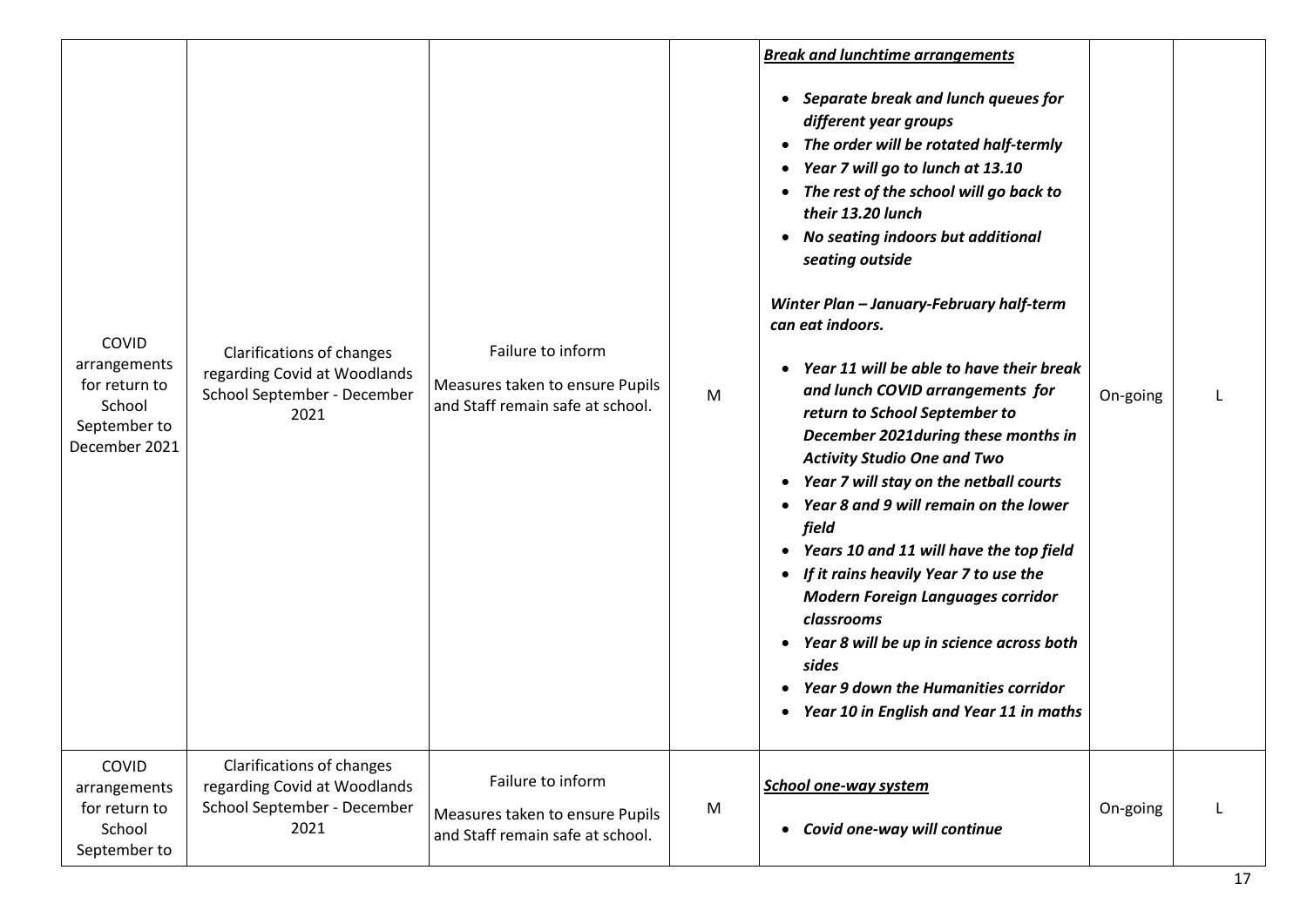| December 2021                                                                     |                                                                                                  |                                                                                          |   | throughout the school system                                                                                                                                                                                                                                                                                                                                                                                                                                                                                                                                                  |          |  |
|-----------------------------------------------------------------------------------|--------------------------------------------------------------------------------------------------|------------------------------------------------------------------------------------------|---|-------------------------------------------------------------------------------------------------------------------------------------------------------------------------------------------------------------------------------------------------------------------------------------------------------------------------------------------------------------------------------------------------------------------------------------------------------------------------------------------------------------------------------------------------------------------------------|----------|--|
| COVID<br>arrangements<br>for return to<br>School<br>September to<br>December 2021 | Clarifications of changes<br>regarding Covid at Woodlands<br>School September - December<br>2021 | Failure to inform<br>Measures taken to ensure Pupils<br>and Staff remain safe at school. | M | <b>Assemblies</b><br>• Assemblies will resume again in the<br><b>Performance Hall</b><br>• Adequate ventilation will be<br>maintained in the performance hall<br>and throughout the whole school<br>Weekly remote assemblies will<br>continue                                                                                                                                                                                                                                                                                                                                 | On-going |  |
| COVID<br>arrangements<br>for return to<br>School<br>September to<br>December 2021 | Clarifications of changes<br>regarding Covid at Woodlands<br>School September - December<br>2021 | Failure to inform<br>Measures taken to ensure Pupils<br>and Staff remain safe at school. | M | <b>Classrooms</b><br>• At lesson Pupils to go straight into their<br>classrooms<br>• All Pupils and Staff to sanitise hands as<br>they enter the classroom<br>• There is currently no requirement to<br>wipe down desks or equipment,<br>however sufficient stocks of cleaning<br>materials are available should the<br>school be instructed to reinstate this<br>measure.<br>• Classrooms will be properly ventilated<br><b>Classrooms rooms will be thoroughly</b><br>cleaned every evening<br>• Desks, tables flat surfaces etc. cleaned<br>and disinfected each+ evening. | On-going |  |